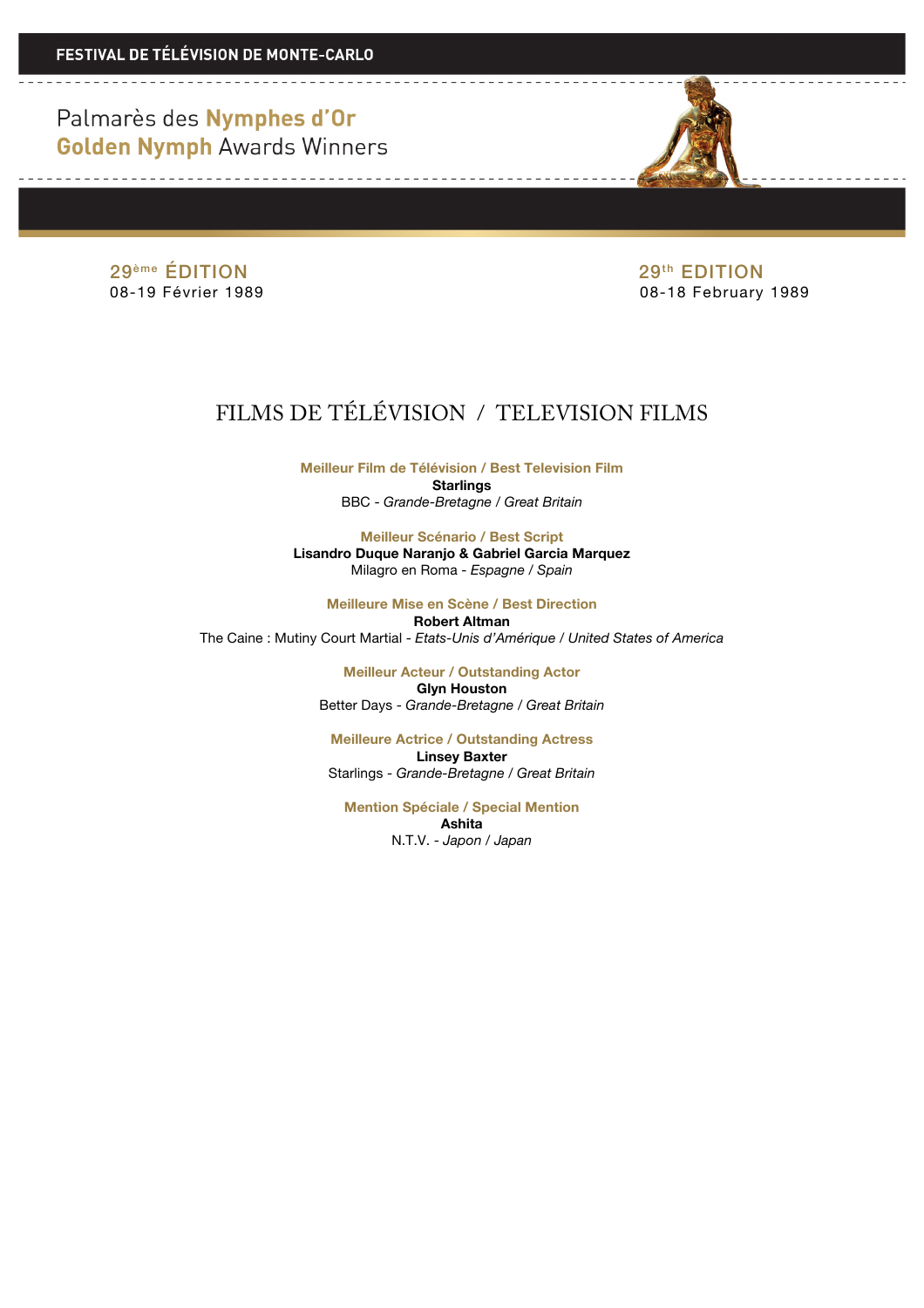Palmarès des Nymphes d'Or **Golden Nymph Awards Winners** 

## MINI-SÉRIES / MINI SERIES

**Meilleure Mini-Série / Best Mini Series**

Nymphe d'Or **Le Train de Lénine** Rai 2 - *Italie / Italy*

Nymphes d'Argent **La Grande Cabriole** Antenne 2 - *France*

**Frank Grimes** Blind Justice - *Grande-Bretagne / Great Britain*

> **Mention Spéciale / Special Mention La Vie de Klimsamgin** Soviet Television *- URSS / USSR*

### ACTUALITÉS / NEWS

**Meilleurs Programmes d'Actualité / Best News Programme** Nymphe d'Or

**First Tuesday : Afghantsi** Y.T.V. - *Grande-Bretagne / Great Britain*

1<sup>-</sup>Nymphe d'Argent **Milltown Cemetery** BBC - *Grande-Bretagne / Great Britain*

> 2<sup>e</sup>Nymphe d'Argent **Yoyes** T.V.E. - *Espagne / Spain*

Mention Spéciale / Special Mention **Live from Mt Everest : a Man and his Dream** NTV *- Japon / Japan*